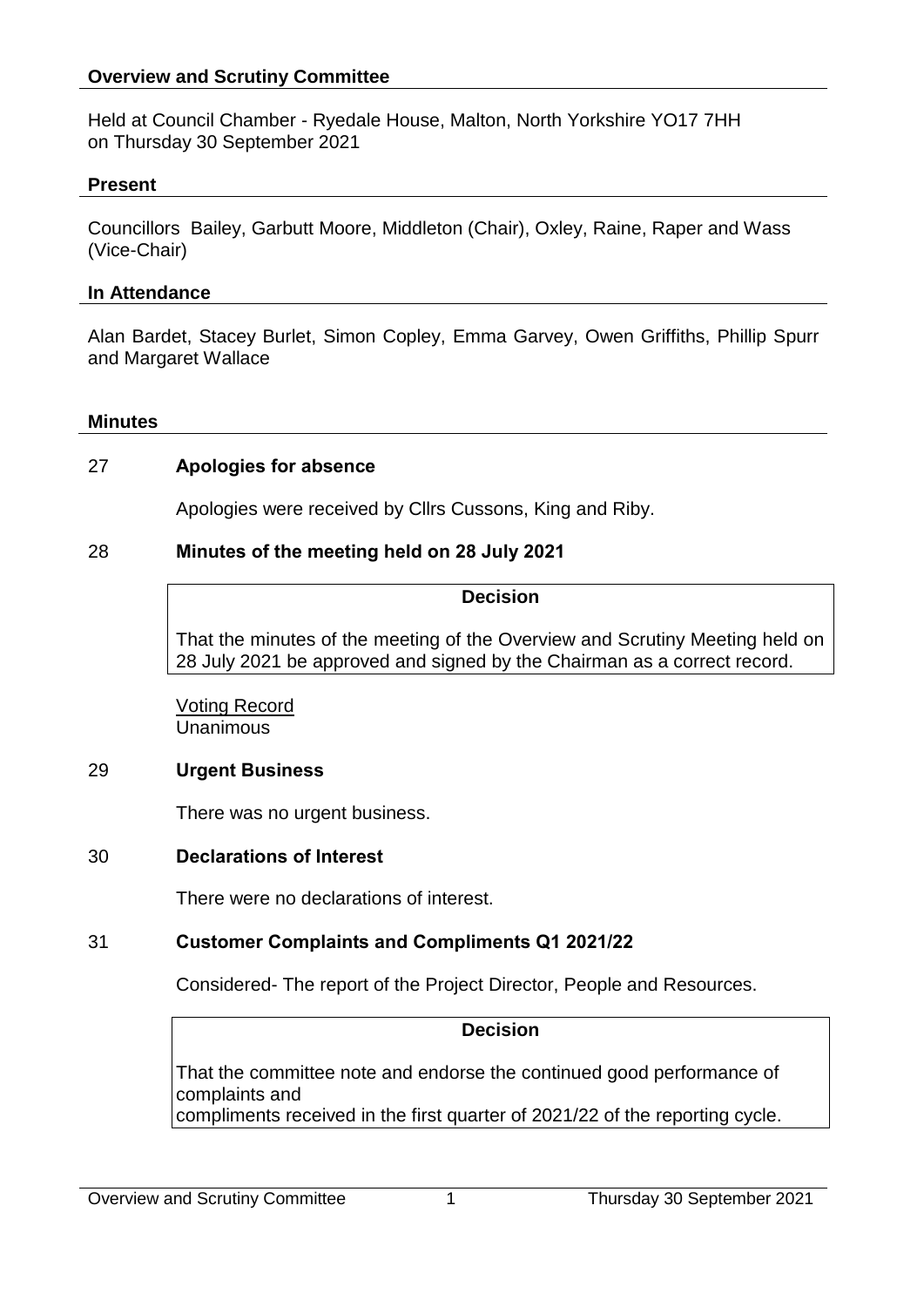Voting Record **Unanimous** 

# 32 **Risk Management Update**

Considered- The report of the Head of Corporate Governance.

## **Decision**

That the Committee notes the contents of this report and comments on the format and details of the Corporate Risk Register.

Voting Record **Unanimous** 

# 33 **Revised Equalities Scheme**

Considered – The Report of the Head of Communications, Technology and Business.

### **Decision**

That the action plan be noted as an operational document to assist officers in the delivery of equality actions

That the Committee agrees that overview of progress against the action plan will be maintained through a quarterly report to the Overview and Scrutiny Committee.

Voting Record Unanimous

## 34 **Progress Report on the Implementation of the Climate Change Action Plan and Associated Projects**

Considered – The Report of the Project Director, Places and Resources.

## **Decision**

To note progress on delivery of the Climate Change Action Plan and future actions to be completed.

Voting Record **Unanimous** 

# 35 **LGO Annual Review Letter 2020/21**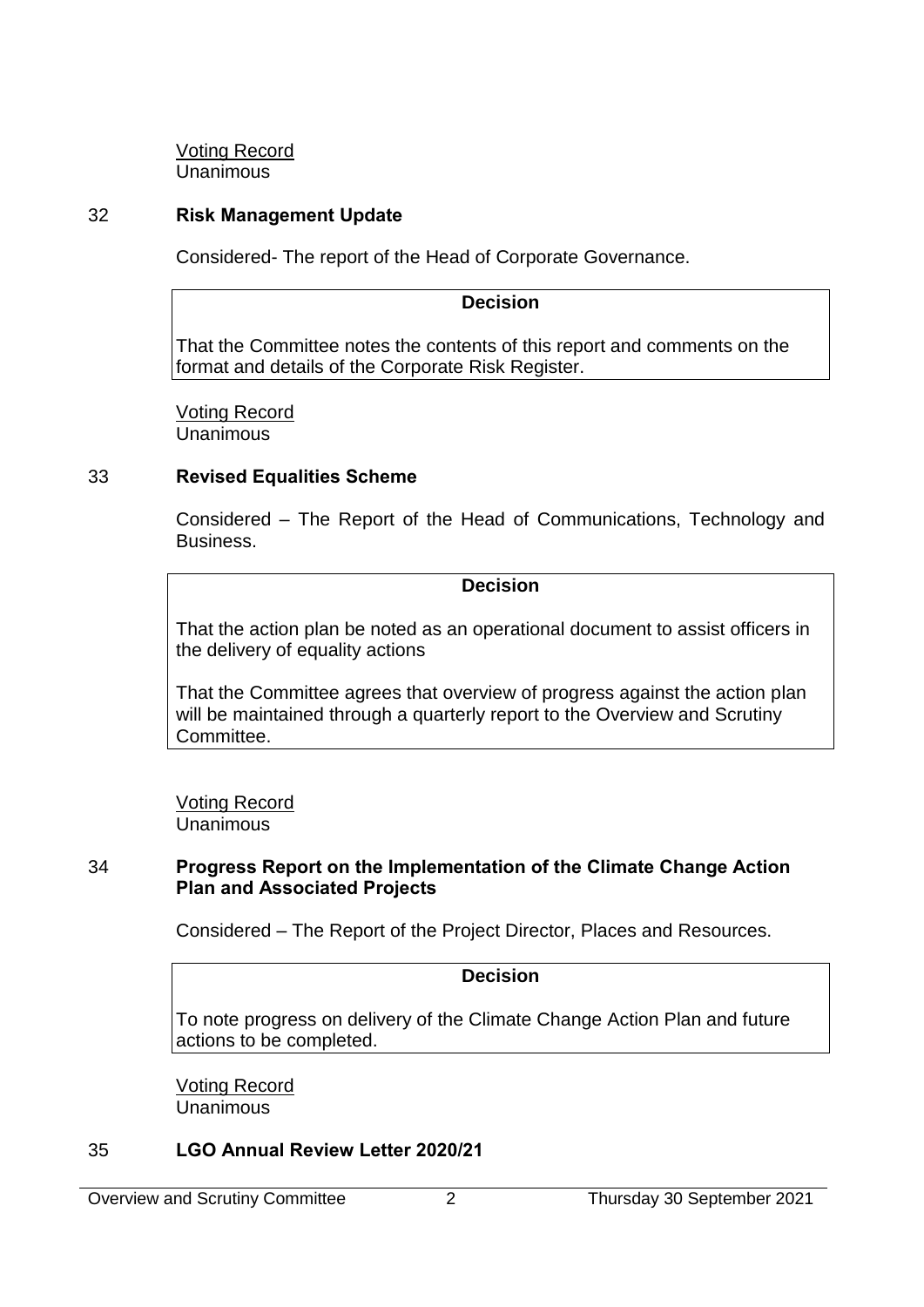Considered – The Report of the Project Director, People and Resources.

## **Decision**

That the Progress Report on the LGO Annual Review Letter 2020/21 be received and noted.

Voting Record Unanimous

# 36 **Review of Workplan**

The committee received the Progress Report on the Review of Workplan.

# 37 **Membership of Task Groups**

The membership of the scrutiny working groups was amended as follows:

Performance Appraisals – Cllrs Bailey, King, Oxley, Riby, and Raine. Affordable Housing – Cllrs Middleton and Wass. Civil Enforcement – Cllrs Garbutt-Moore and Raper

The first meeting of the performance appraisals scrutiny working group is scheduled to take place on 19 October 2021.

# 38 **Decisions from other Committees**

The Committee received the Minutes of the Policy and Resources Committee held on 29 July and 23 September 2021.

# 39 **Any other business that the Chairman decides is urgent.**

The Chair reiterated the importance of Members attending the Policy and Resources Committee if they are on the rota to do so.

Members voted on the correct procedure to follow when unable to attend as Policy and Resources observers.

# **Decision**

Members on the rota to observe the Policy and Resources Committee must do so in person. If unable to attend, the allocated member should find a replacement and the Chair and Head of Corporate Governance should be notified. If no replacement can be found to attend in person, observation by MS Teams or via the live stream will be allowed, if available.